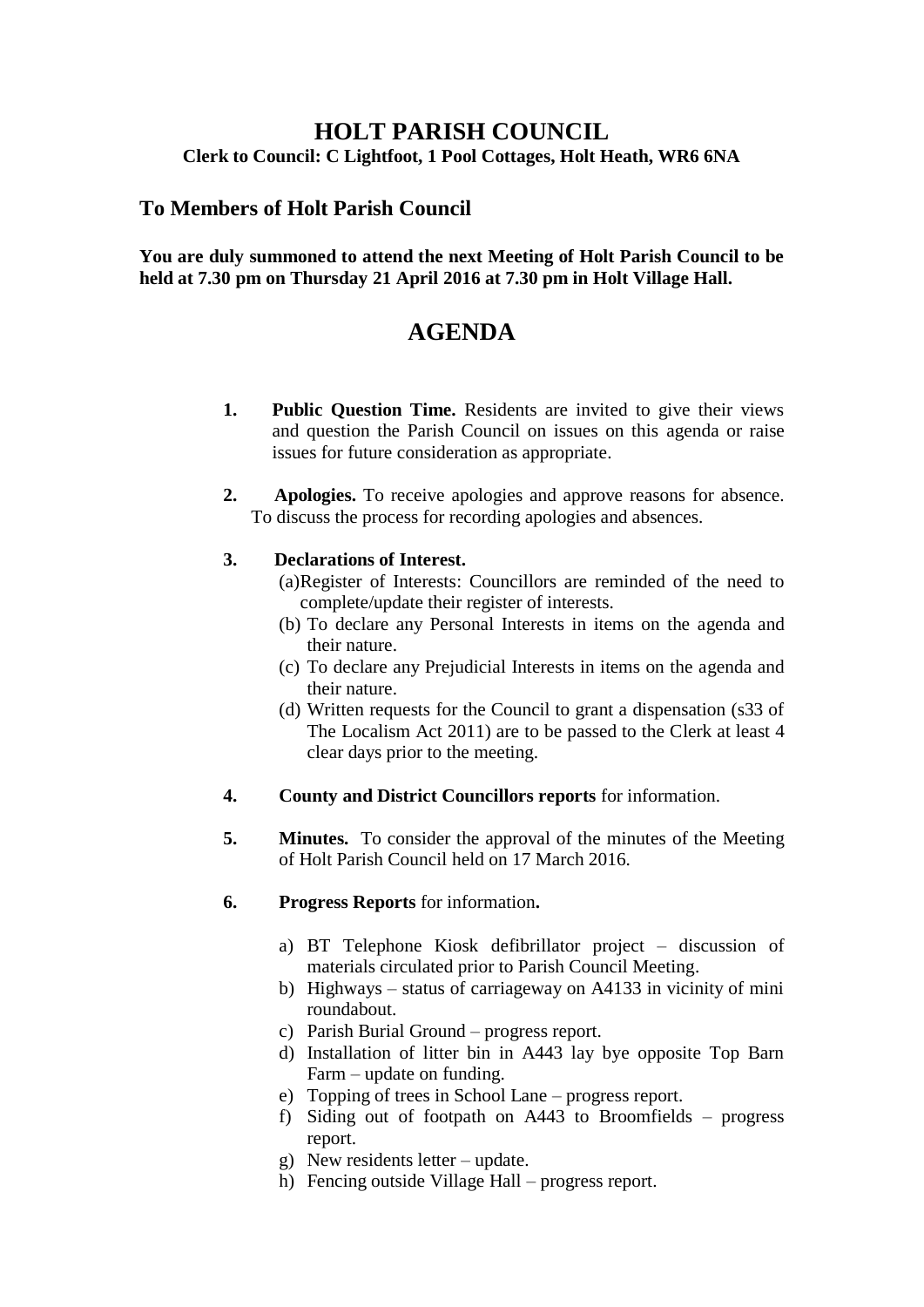## **7. Planning**

*a)* **Applications Pending.** To review the recommendations of Parish Council on current applications:-

- **-** *15/00811/OUT Outline application for 24 dwellings, Field off School Lane (Recommend refusal)*
- **-** *Appeal No. J1860/W/15/3138717 Land Adjacent to Millennium Green, Holt Heath. Outline application with all matters reserved, for a proposed residential development of up to 40 dwellings, including 40% affordable dwellings. (Recommend Refusal).*
- **-** *15/01731/FUL Change of use from HGV Service Centre to a non residential day care for adults who have learning disabilities. Unit 7, Top Barn Business Centre, Worcester Road, Holt Heath (Recommend Approval).*
- **-** *16/00497/FUL Proposed erection of a single dwelling, Tweenways, Holt Heath, Worcester (Being circulated).*

## **b) Approvals/Refusals.**

**-** *16/00180/FUL Construction of stable block and lock up store, Land at The Paddocks, Ockeridge, Wichenford, WR6 6YR. (Approved).*

## c) **Other Planning Issues.**

**-** *Planning Appeal APP/J1860/D/16/3144087 14/01285/HOU 2 Woodbury Park, Holt Heath, WR6 6NT (Dismissed)*

## **8. Finance**

- a) To note the current bank balances.
- b) To consider payments in accordance with the attached schedule.
- c) To review the current spend against budget.
- d) To approve the Financial Summary and Annual Return for 2015/16.

## **9. Correspondence for Information.**

To discuss items circulated prior to the Meeting.

## **10. Clerk's report on Urgent Decisions since the last Meeting.**

## **11. Councillor's reports and items for future agendas.**

## **12. Date of next meeting.**

The date of the next meeting of Parish Council is confirmed as Thursday 19 May 2016 (Annual and Open Meeting).

Signed

Caroline Lightfoot Clerk to Holt Parish Council